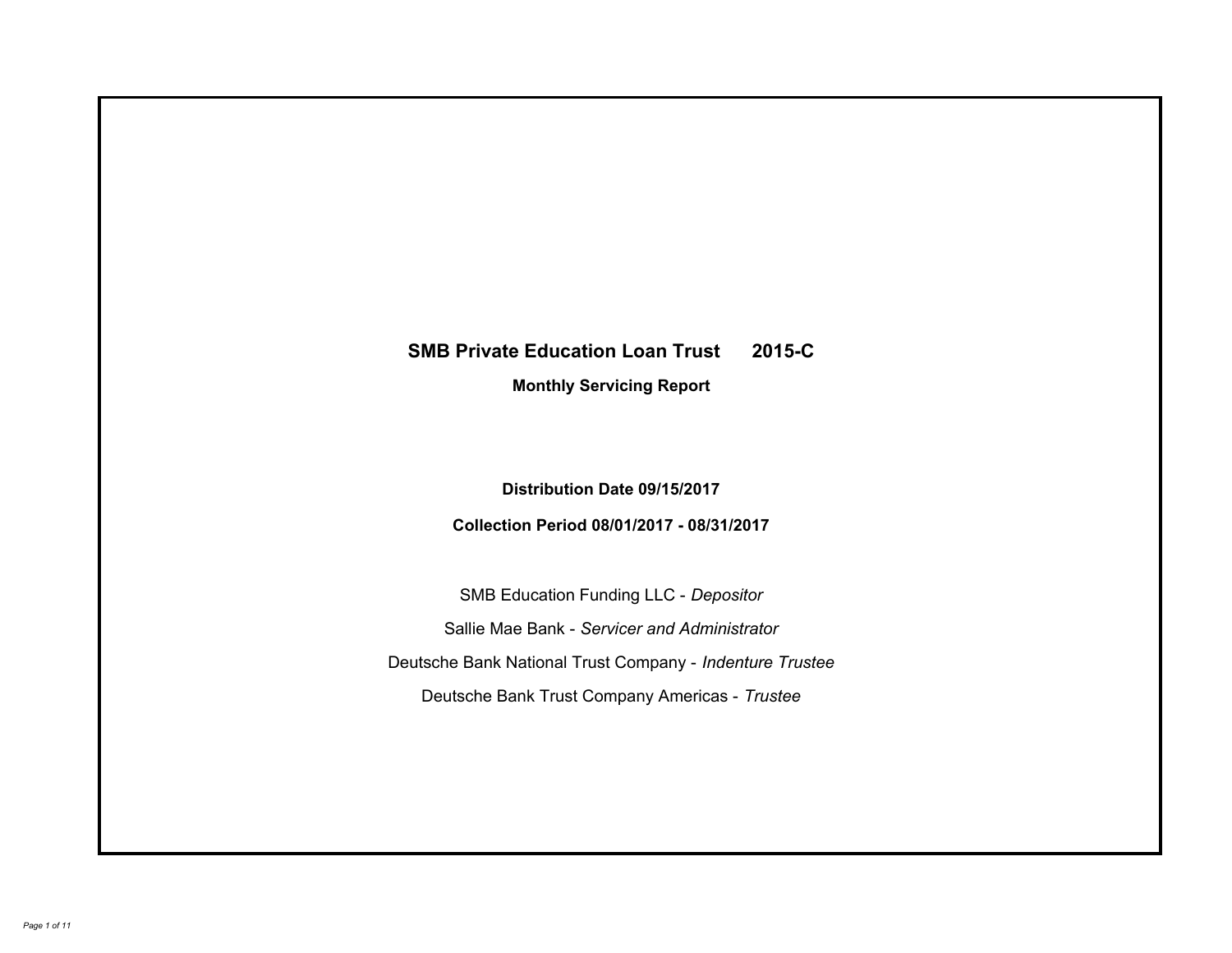| A           | <b>Student Loan Portfolio Characteristics</b> |                                                                                                     | Settlement Date<br>10/27/2015 | 07/31/2017           | 08/31/2017           |
|-------------|-----------------------------------------------|-----------------------------------------------------------------------------------------------------|-------------------------------|----------------------|----------------------|
|             | <b>Principal Balance</b>                      |                                                                                                     | \$693,787,197.00              | \$571,670,965.40     | \$561,574,527.12     |
|             | Interest to be Capitalized Balance            |                                                                                                     | 55,852,621.68                 | 34,715,983.96        | 35, 188, 278.05      |
|             | Pool Balance                                  |                                                                                                     | \$749,639,818.68              | \$606,386,949.36     | \$596,762,805.17     |
|             | Weighted Average Coupon (WAC)                 |                                                                                                     |                               |                      |                      |
|             |                                               | WAC1 (Contractual Interest Rate on the Loan)                                                        | 8.28%                         | 8.91%                | 8.90%                |
|             |                                               | WAC2 (Average of Applicable Interest Rate)                                                          | 8.28%                         | 8.88%                | 8.87%                |
|             |                                               | WAC3 (Average of Actual Interest Rate)                                                              | 8.22%                         | 8.81%                | 8.79%                |
|             | Weighted Average Remaining Term               |                                                                                                     | 127.00                        | 120.20               | 120.34               |
|             | Number of Loans                               |                                                                                                     | 65,154                        | 53,526               | 52,845               |
|             | Number of Borrowers                           |                                                                                                     | 45,614                        | 37,901               | 37,441               |
|             | Pool Factor                                   | Since Issued Total Constant Prepayment Rate (1)                                                     |                               | 0.808904402<br>8.96% | 0.796066044<br>9.17% |
|             |                                               |                                                                                                     |                               |                      |                      |
| B           | <b>Debt Securities</b>                        | Cusip/Isin                                                                                          | 08/15/2017                    |                      | 09/15/2017           |
|             | A1                                            | 78448RAA4                                                                                           | \$1,715,196.96                |                      | \$0.00               |
|             | A2A                                           | 78448RAB2                                                                                           | \$207,000,000.00              |                      | \$200,518,175.58     |
|             | A2B                                           | 78448RAC0                                                                                           | \$100,000,000.00              |                      | \$96,868,683.85      |
|             | A <sub>3</sub>                                | 78448RAD8                                                                                           | \$75,000,000.00               |                      | \$75,000,000.00      |
|             | B                                             | 78448RAE6                                                                                           | \$70,000,000.00               |                      | \$70,000,000.00      |
|             | $\mathsf C$                                   | 78448RAF3                                                                                           | \$50,000,000.00               |                      | \$50,000,000.00      |
|             |                                               |                                                                                                     |                               |                      |                      |
| $\mathsf C$ | <b>Certificates</b>                           | Cusip/Isin                                                                                          | 08/15/2017                    |                      | 09/15/2017           |
|             | Residual                                      | 78448R106                                                                                           | \$100,000.00                  |                      | \$100,000.00         |
|             |                                               |                                                                                                     |                               |                      |                      |
| D           | <b>Account Balances</b>                       |                                                                                                     | 08/15/2017                    |                      | 09/15/2017           |
|             | Reserve Account Balance                       |                                                                                                     | \$1,884,455.00                |                      | \$1,884,455.00       |
|             |                                               |                                                                                                     |                               |                      |                      |
| E           | <b>Asset / Liability</b>                      |                                                                                                     | 08/15/2017                    |                      | 09/15/2017           |
|             | Overcollateralization Percentage              |                                                                                                     | 16.93%                        |                      | 17.49%               |
|             | Specified Overcollateralization Amount        |                                                                                                     | \$181,916,084.81              |                      | \$179,028,841.55     |
|             | Actual Overcollateralization Amount           |                                                                                                     | \$102,671,752.40              |                      | \$104,375,945.74     |
|             |                                               | (1) For additional information, see 'Since Issued CPR Methodology' found on page 11 of this report. |                               |                      |                      |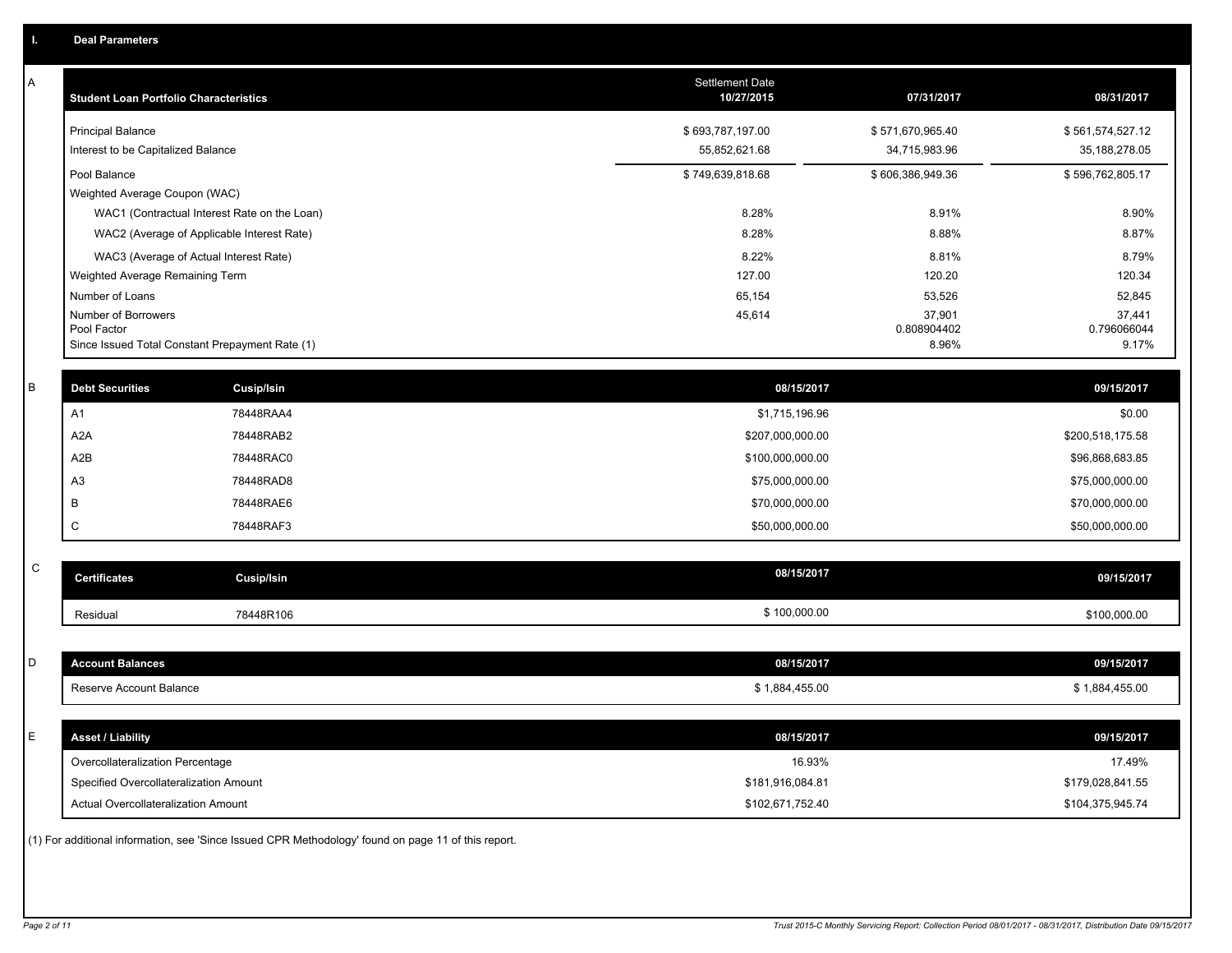# **II. 2015-C Trust Activity 08/01/2017 through 08/31/2017**

| A | <b>Student Loan Principal Receipts</b>                           |                 |
|---|------------------------------------------------------------------|-----------------|
|   | <b>Borrower Principal</b>                                        | 10,059,962.30   |
|   | <b>Consolidation Activity Principal</b>                          | 0.00            |
|   | Seller Principal Reimbursement                                   | 51.06           |
|   | Servicer Principal Reimbursement                                 | 0.00            |
|   | Delinquent Principal Purchases by Servicer                       | 0.00            |
|   | <b>Other Principal Deposits</b>                                  | 0.00            |
|   | <b>Total Principal Receipts</b>                                  | \$10,060,013.36 |
| B | <b>Student Loan Interest Receipts</b>                            |                 |
|   | <b>Borrower Interest</b>                                         | 2,841,311.99    |
|   | <b>Consolidation Activity Interest</b>                           | 0.00            |
|   | Seller Interest Reimbursement                                    | 0.26            |
|   | Servicer Interest Reimbursement                                  | 0.00            |
|   | Delinquent Interest Purchases by Servicer                        | 0.00            |
|   | Other Interest Deposits                                          | 0.00            |
|   | <b>Total Interest Receipts</b>                                   | \$2,841,312.25  |
| С | <b>Recoveries on Realized Losses</b>                             | \$107,587.33    |
| D | <b>Investment Income</b>                                         | \$10,354.56     |
| Е | <b>Funds Borrowed from Next Collection Period</b>                | \$0.00          |
| F | <b>Funds Repaid from Prior Collection Period</b>                 | \$0.00          |
| G | Loan Sale or Purchase Proceeds                                   | \$0.00          |
| н | Initial Deposits to Distribution Account                         | \$0.00          |
|   | <b>Excess Transferred from Other Accounts</b>                    | \$0.00          |
| J | <b>Borrower Benefit Reimbursements</b>                           | \$0.00          |
| Κ | <b>Other Deposits</b>                                            | \$0.00          |
| L | <b>Other Fees Collected</b>                                      | \$0.00          |
| М | <b>AVAILABLE FUNDS</b>                                           | \$13,019,267.50 |
| N | Non-Cash Principal Activity During Collection Period             | \$(36,424.92)   |
| O | Aggregate Purchased Amounts by the Depositor, Servicer or Seller | \$0.00          |
| P | Aggregate Loan Substitutions                                     | \$0.00          |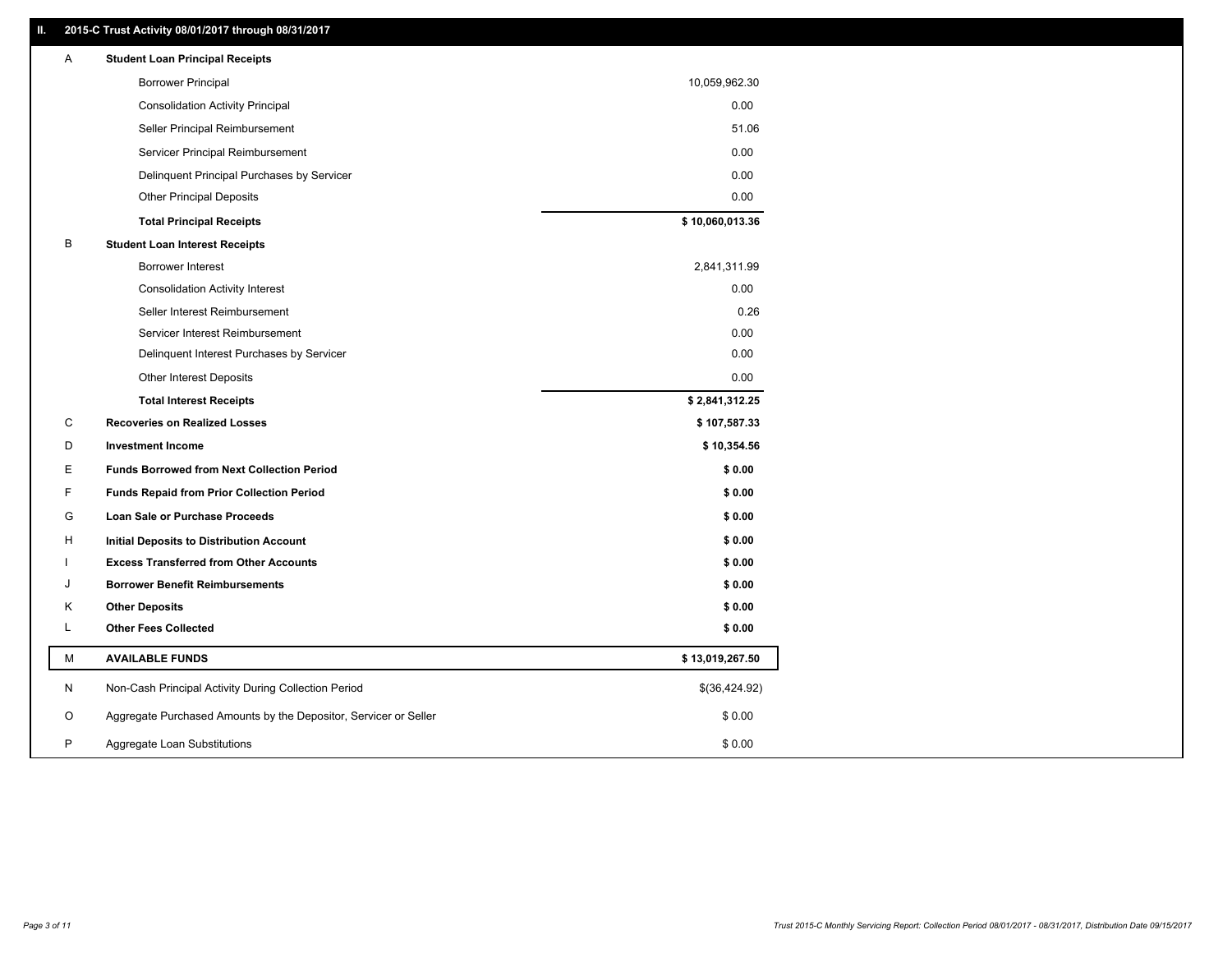|                   |                       |                          |         |                                                           | <b>Loans by Repayment Status</b> |                            |                          |         |                                                                  |                |                            |
|-------------------|-----------------------|--------------------------|---------|-----------------------------------------------------------|----------------------------------|----------------------------|--------------------------|---------|------------------------------------------------------------------|----------------|----------------------------|
|                   |                       |                          |         | 08/31/2017                                                |                                  |                            |                          |         | 07/31/2017                                                       |                |                            |
|                   |                       | <b>Wtd Avg</b><br>Coupon | # Loans | Principal and<br><b>Interest Accrued</b><br>to Capitalize | % of Principal                   | % of Loans in<br>Repay (1) | <b>Wtd Avg</b><br>Coupon | # Loans | <b>Principal and</b><br><b>Interest Accrued</b><br>to Capitalize | % of Principal | % of Loans in<br>Repay (1) |
| INTERIM:          | IN SCHOOL             | 9.72%                    | 3,977   | \$54,306,330.96                                           | 9.100%                           | $-$ %                      | 9.74%                    | 4,095   | \$55,424,709.15                                                  | 9.140%         | $-$ %                      |
|                   | GRACE                 | 9.72%                    | 2,523   | \$35,740,433.47                                           | 5.989%                           | $-$ %                      | 9.70%                    | 2,501   | \$35,521,066.61                                                  | 5.858%         | $-$ %                      |
|                   | <b>DEFERMENT</b>      | 9.53%                    | 2,659   | \$31,736,947.66                                           | 5.318%                           | $-$ %                      | 9.56%                    | 2,482   | \$29,203,965.61                                                  | 4.816%         | $-$ %                      |
| <b>REPAYMENT:</b> | <b>CURRENT</b>        | 8.53%                    | 40,980  | \$437,392,274.60                                          | 73.294%                          | 92.087%                    | 8.56%                    | 41,628  | \$448,342,831.68                                                 | 73.937%        | 92.207%                    |
|                   | 31-60 DAYS DELINQUENT | 9.13%                    | 710     | \$9,254,729.70                                            | 1.551%                           | 1.948%                     | 9.36%                    | 661     | \$7,764,352.01                                                   | 1.280%         | 1.597%                     |
|                   | 61-90 DAYS DELINQUENT | 9.36%                    | 308     | \$3,624,523.80                                            | 0.607%                           | 0.763%                     | 9.10%                    | 290     | \$3,203,436.01                                                   | 0.528%         | 0.659%                     |
|                   | > 90 DAYS DELINQUENT  | 9.49%                    | 141     | \$1,474,765.29                                            | 0.247%                           | 0.310%                     | 9.54%                    | 158     | \$1,805,406.57                                                   | 0.298%         | 0.371%                     |
|                   | <b>FORBEARANCE</b>    | 8.86%                    | 1,547   | \$23,232,799.69                                           | 3.893%                           | 4.891%                     | 8.96%                    | 1,711   | \$25,121,181.72                                                  | 4.143%         | 5.166%                     |
| <b>TOTAL</b>      |                       |                          | 52,845  | \$596,762,805.17                                          | 100.00%                          | 100.00%                    |                          | 53,526  | \$606,386,949.36                                                 | 100.00%        | 100.00%                    |

Percentages may not total 100% due to rounding  $\star$ 

1 Loans classified in "Repayment" include any loan for which interim interest only, \$25 fixed payments or full principal and interest payments are due.

|                         |                                                                                                                                                                                |                          |         |                                                           | <b>Loans by Borrower Status</b> |                                |                          |         |                                                                  |                |                                |
|-------------------------|--------------------------------------------------------------------------------------------------------------------------------------------------------------------------------|--------------------------|---------|-----------------------------------------------------------|---------------------------------|--------------------------------|--------------------------|---------|------------------------------------------------------------------|----------------|--------------------------------|
|                         |                                                                                                                                                                                |                          |         | 08/31/2017                                                |                                 |                                |                          |         | 07/31/2017                                                       |                |                                |
|                         |                                                                                                                                                                                | <b>Wtd Avg</b><br>Coupon | # Loans | Principal and<br><b>Interest Accrued</b><br>to Capitalize | % of Principal                  | % of Loans in<br>P&I Repay (2) | <b>Wtd Avg</b><br>Coupon | # Loans | <b>Principal and</b><br><b>Interest Accrued</b><br>to Capitalize | % of Principal | % of Loans in<br>P&I Repay (2) |
| INTERIM:                | IN SCHOOL                                                                                                                                                                      | 9.38%                    | 8,229   | \$112,459,964.97                                          | 18.845%                         | $-$ %                          | 9.39%                    | 8,376   | \$113,725,748.54                                                 | 18.755%        | $-$ %                          |
|                         | GRACE                                                                                                                                                                          | 9.38%                    | 5,127   | \$74,356,043.01                                           | 12.460%                         | $-$ %                          | 9.37%                    | 5,144   | \$75,120,339.80                                                  | 12.388%        | $-$ %                          |
|                         | <b>DEFERMENT</b>                                                                                                                                                               | 9.22%                    | 4,907   | \$57,090,656.93                                           | 9.567%                          | $-$ %                          | 9.27%                    | 4,608   | \$53,087,015.56                                                  | 8.755%         | $-$ %                          |
| P&I REPAYMENT:          | <b>CURRENT</b>                                                                                                                                                                 | 8.34%                    | 31,954  | \$316,207,201.58                                          | 52.987%                         | 89.614%                        | 8.38%                    | 32,665  | \$327,631,609.36                                                 | 54.030%        | 89.897%                        |
|                         | 31-60 DAYS DELINQUENT                                                                                                                                                          | 9.12%                    | 670     | \$8,740,006.50                                            | 1.465%                          | 2.477%                         | 9.32%                    | 597     | \$6,968,155.93                                                   | 1.149%         | 1.912%                         |
|                         | 61-90 DAYS DELINQUENT                                                                                                                                                          | 9.34%                    | 274     | \$3,270,412.18                                            | 0.548%                          | 0.927%                         | 9.08%                    | 274     | \$3,026,732.83                                                   | 0.499%         | 0.830%                         |
|                         | > 90 DAYS DELINQUENT                                                                                                                                                           | 9.50%                    | 137     | \$1,405,720.31                                            | 0.236%                          | 0.398%                         | 9.56%                    | 151     | \$1,706,165.62                                                   | 0.281%         | 0.468%                         |
|                         | <b>FORBEARANCE</b>                                                                                                                                                             | 8.86%                    | 1,547   | \$23,232,799.69                                           | 3.893%                          | 6.584%                         | 8.96%                    | 1,711   | \$25,121,181.72                                                  | 4.143%         | 6.893%                         |
| <b>TOTAL</b><br>$\star$ | Percentages may not total 100% due to rounding<br>2 Loans classified in "P&I Repayment" includes only those loans for which scheduled principal and interest payments are due. |                          | 52,845  | \$596,762,805.17                                          | 100.00%                         | 100.00%                        |                          | 53,526  | \$606,386,949.36                                                 | 100.00%        | 100.00%                        |

WAC reflects WAC3 To conform with company standard reporting these sections now include Princial and Interest Accrued to Capitalize.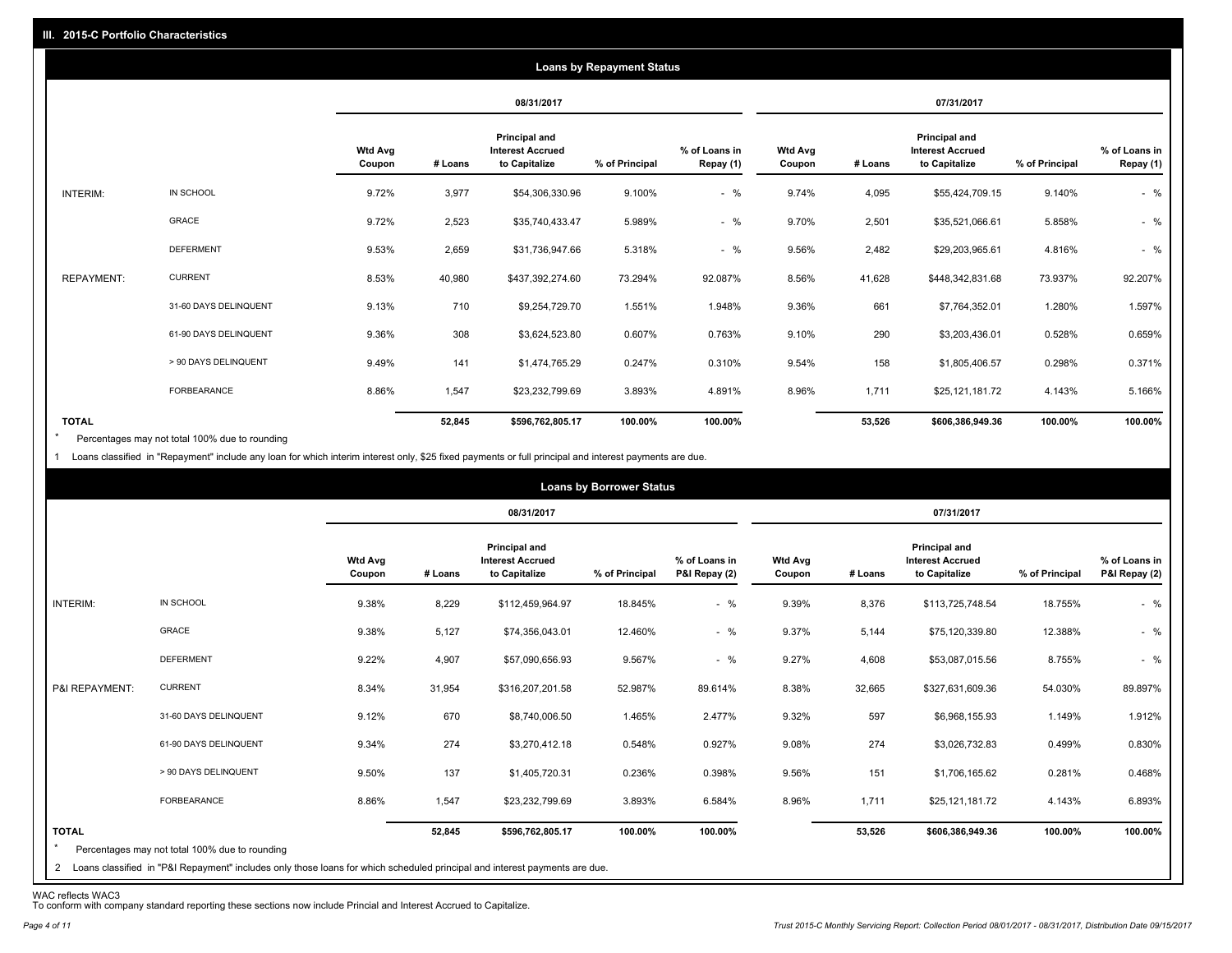|                                                                                                  | 8/31/2017        | 7/31/2017        |
|--------------------------------------------------------------------------------------------------|------------------|------------------|
| Pool Balance                                                                                     | \$596,762,805.17 | \$606,386,949.36 |
| Total # Loans                                                                                    | 52,845           | 53,526           |
| Total # Borrowers                                                                                | 37,441           | 37,901           |
| Weighted Average Coupon                                                                          | 8.87%            | 8.88%            |
| Weighted Average Remaining Term                                                                  | 120.34           | 120.20           |
| Percent of Pool - Cosigned                                                                       | 92.9%            | 92.9%            |
| Percent of Pool - Non Cosigned                                                                   | 7.1%             | 7.1%             |
| Borrower Interest Accrued for Period                                                             | \$4,193,163.59   | \$4,272,212.80   |
| <b>Outstanding Borrower Interest Accrued</b>                                                     | \$38,428,085.38  | \$37,944,978.58  |
| Gross Principal Realized Loss - Periodic                                                         | \$822,028.93     | \$570,044.23     |
| Gross Principal Realized Loss - Cumulative                                                       | \$11,651,702.90  | \$10,829,673.97  |
| Recoveries on Realized Losses - Periodic                                                         | \$107,587.33     | \$125,870.79     |
| Recoveries on Realized Losses - Cumulative                                                       | \$982,615.50     | \$875,028.17     |
| Net Losses - Periodic                                                                            | \$714,441.60     | \$444,173.44     |
| Net Losses - Cumulative                                                                          | \$10,669,087.40  | \$9,954,645.80   |
| Non-Cash Principal Activity - Capitalized Interest                                               | \$785,066.14     | \$3,492,031.63   |
| Since Issued Total Constant Prepayment Rate (CPR) (1)                                            | 9.17%            | 8.96%            |
| <b>Loan Substitutions</b>                                                                        | \$0.00           | \$0.00           |
| <b>Cumulative Loan Substitutions</b>                                                             | \$0.00           | \$0.00           |
| <b>Unpaid Servicing Fees</b>                                                                     | \$0.00           | \$0.00           |
| <b>Unpaid Administration Fees</b>                                                                | \$0.00           | \$0.00           |
| <b>Unpaid Carryover Servicing Fees</b>                                                           | \$0.00           | \$0.00           |
| Note Interest Shortfall                                                                          | \$0.00           | \$0.00           |
| Loans in Modification                                                                            | \$22,319,736.31  | \$20,855,470.40  |
| % of Loans in Modification as a % of Loans in Repayment (P&I)                                    | 6.77%            | 6.15%            |
|                                                                                                  |                  |                  |
| % Annualized Gross Principal Realized Loss - Periodic as a %<br>of Loans in Repayment (P&I) * 12 | 2.99%            | 2.02%            |
| % Gross Principal Realized Loss - Cumulative as a % of<br><b>Original Pool Balance</b>           | 1.55%            | 1.44%            |

(1) For additional information, see 'Since Issued CPR Methodology' found on page 11 of this report.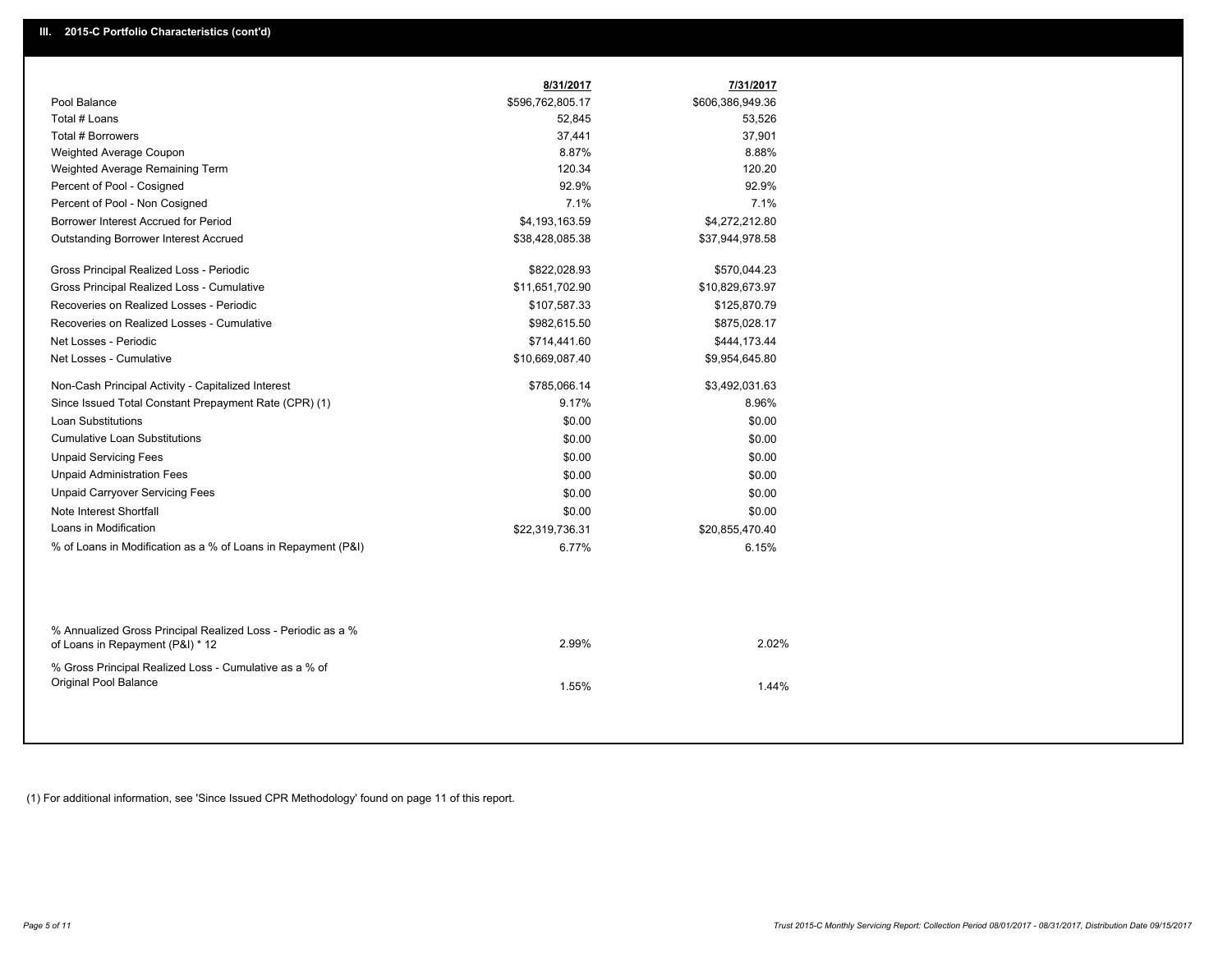#### **Loan Program**  A

|                                    | Weighted<br><b>Average Coupon</b> | # LOANS | <b>\$ AMOUNT</b> | $%$ *     |
|------------------------------------|-----------------------------------|---------|------------------|-----------|
| - Smart Option Interest-Only Loans | 7.92%                             | 11.966  | \$104,034,129.20 | 17.433%   |
| - Smart Option Fixed Pay Loans     | 8.73%                             | 14,023  | \$187,969,752.92 | 31.498%   |
| - Smart Option Deferred Loans      | 9.13%                             | 26,856  | \$304,758,923.05 | 51.069%   |
| - Other Loan Programs              | $0.00\%$                          | 0       | \$0.00           | $0.000\%$ |
| <b>Total</b>                       | 8.79%                             | 52,845  | \$596,762,805.17 | 100.000%  |

\* Percentages may not total 100% due to rounding

B

C

**Index Type**

|                       | Weighted<br><b>Average Coupon</b> | # LOANS | <b>\$ AMOUNT</b> | % *      |
|-----------------------|-----------------------------------|---------|------------------|----------|
| - Fixed Rate Loans    | 8.56%                             | 10,396  | \$134,470,301.46 | 22.533%  |
| - LIBOR Indexed Loans | 8.86%                             | 42.449  | \$462,292,503.71 | 77.467%  |
| - Other Index Rates   | $0.00\%$                          |         | \$0.00           | 0.000%   |
| Total                 | 8.79%                             | 52,845  | \$596,762,805.17 | 100.000% |

\* Percentages may not total 100% due to rounding

# **Weighted Average Recent FICO**

| 3,799<br>3,061 | \$39,925,026.55<br>\$32,969,764.06 | 6.690%<br>5.525% |
|----------------|------------------------------------|------------------|
|                |                                    |                  |
|                |                                    |                  |
| 5,565          | \$61,765,404.86                    | 10.350%          |
| 11,540         | \$132,830,335.13                   | 22.258%          |
| 28,872         | \$329,246,120.46                   | 55.172%          |
| 8              | \$26,154.11                        | 0.004%           |
| 52,845         | \$596,762,805.17                   | 100.000%         |
|                |                                    |                  |

WAC reflects WAC3

To conform with company standard reporting these sections now include Princial and Interest Accrued to Capitalize.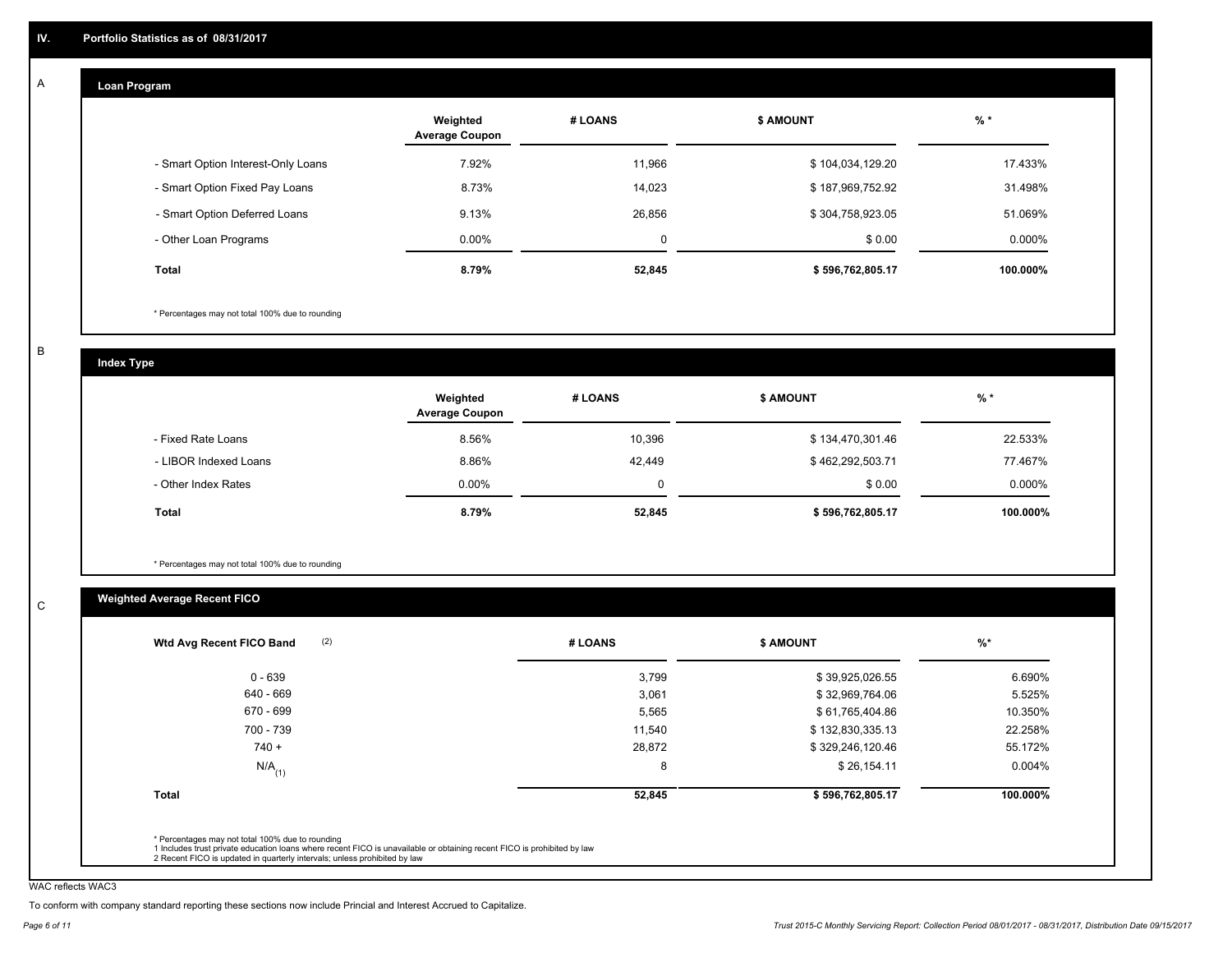| ۷. |       | 2015-C Reserve Account and Principal Distribution Calculations                                      |                  |  |
|----|-------|-----------------------------------------------------------------------------------------------------|------------------|--|
| А. |       | <b>Reserve Account</b>                                                                              |                  |  |
|    |       | Specified Reserve Account Balance                                                                   | \$1,884,455.00   |  |
|    |       | Actual Reserve Account Balance                                                                      | \$1,884,455.00   |  |
| В. |       | <b>Principal Distribution Amount</b>                                                                |                  |  |
|    | i.    | Class A Notes Outstanding                                                                           | \$383,715,196.96 |  |
|    | ii.   | Pool Balance                                                                                        | \$596,762,805.17 |  |
|    | iii.  | First Priority Principal Distribution Amount (i - ii)                                               | \$0.00           |  |
|    |       |                                                                                                     |                  |  |
|    | iv.   | Class A and B Notes Outstanding                                                                     | \$453,715,196.96 |  |
|    | v.    | First Priority Principal Distribution Amount                                                        | \$0.00           |  |
|    | vi.   | Pool Balance                                                                                        | \$596,762,805.17 |  |
|    | vii.  | Specified Overcollateralization Amount                                                              | \$179,028,841.55 |  |
|    | viii. | Available Funds (after payment of waterfall items A through H)                                      | \$11,328,337.53  |  |
|    | ix.   | <b>Class C Notes Outstanding</b>                                                                    | \$50,000,000.00  |  |
|    | х.    | Regular Principal Distribution Amount (if (iv > 0, (iv - v) - (vi - vii), min(viii, ix))            | \$35,981,233.34  |  |
|    |       |                                                                                                     |                  |  |
|    | xi.   | Pool Balance                                                                                        | \$596,762,805.17 |  |
|    | xii.  | 10% of Initial Pool Balance                                                                         | \$74,963,981.87  |  |
|    | xiii. | First Priority Principal Distribution Amount                                                        | \$0.00           |  |
|    | XIV.  | Regular Principal Distribution Amount                                                               | \$35,981,233.34  |  |
|    | XV.   | Available Funds (after payment of waterfall items A through J)                                      | \$0.00           |  |
|    |       | xvi. Additional Principal Distribution Amount (if( $ix \le x$ , min( $xv$ , $xi$ - $xiii - xiv$ ))) | \$0.00           |  |
|    |       |                                                                                                     |                  |  |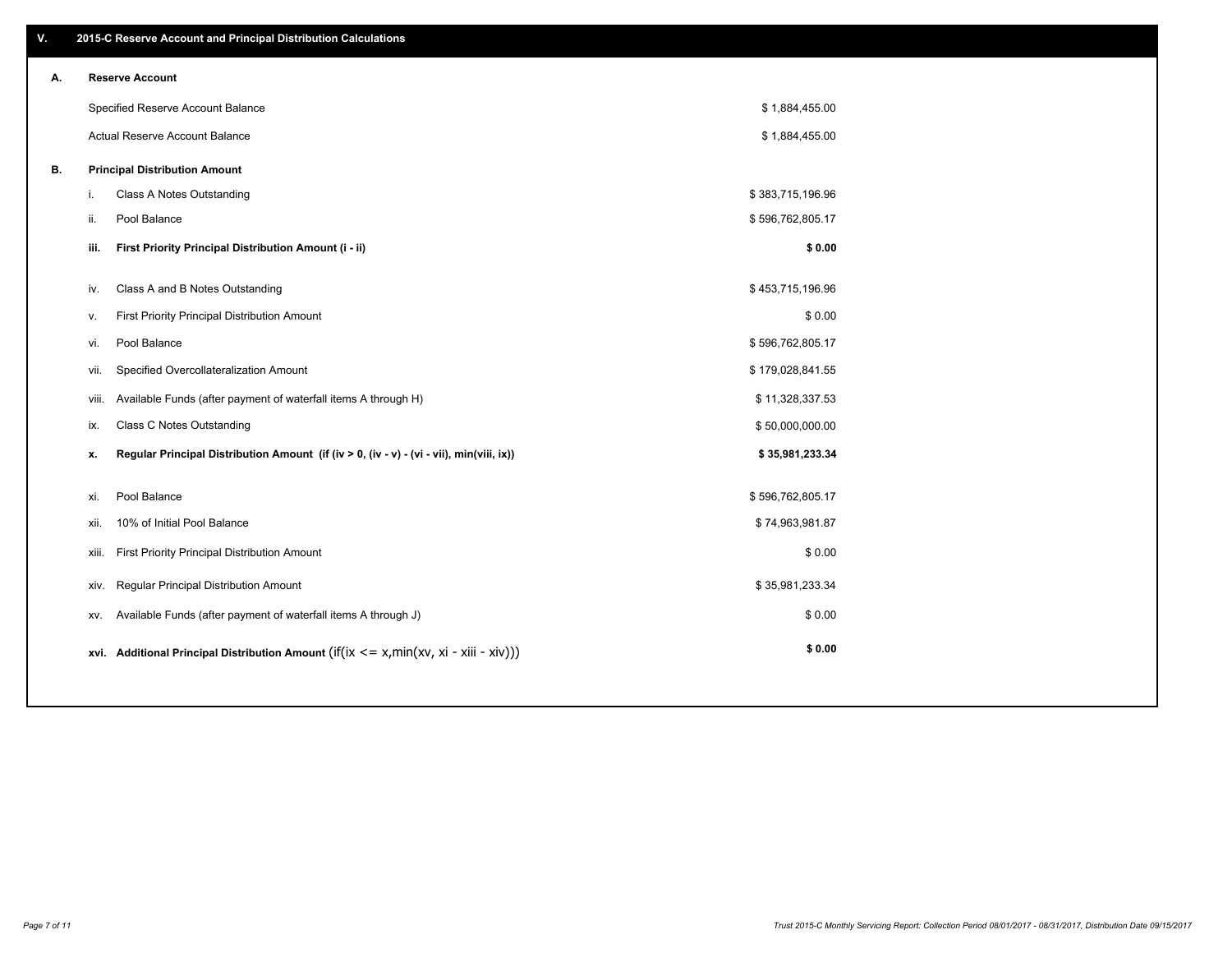|    |                                                         | Paid            | <b>Funds Balance</b> |
|----|---------------------------------------------------------|-----------------|----------------------|
|    |                                                         |                 |                      |
|    | <b>Total Available Funds</b>                            |                 | \$13,019,267.50      |
| A  | <b>Trustee Fees</b>                                     | \$0.00          | \$13,019,267.50      |
| B  | <b>Servicing Fees</b>                                   | \$382,068.85    | \$12,637,198.65      |
| C  | i. Administration Fees                                  | \$8,333.00      | \$12,628,865.65      |
|    | ii. Unreimbursed Administrator Advances plus any Unpaid | \$0.00          | \$12,628,865.65      |
| D  | Class A Noteholders Interest Distribution Amount        | \$908,861.45    | \$11,720,004.20      |
| Ε  | <b>First Priority Principal Payment</b>                 | \$0.00          | \$11,720,004.20      |
| F  | Class B Noteholders Interest Distribution Amount        | \$204,166.67    | \$11,515,837.53      |
| G  | Class C Noteholders Interest Distribution Amount        | \$187,500.00    | \$11,328,337.53      |
| H  | <b>Reinstatement Reserve Account</b>                    | \$0.00          | \$11,328,337.53      |
|    | <b>Regular Principal Distribution</b>                   | \$11,328,337.53 | \$0.00               |
| J  | <b>Carryover Servicing Fees</b>                         | \$0.00          | \$0.00               |
| К  | Additional Principal Distribution Amount                | \$0.00          | \$0.00               |
| L. | Unpaid Expenses of Trustee                              | \$0.00          | \$0.00               |
| М  | Unpaid Expenses of Administrator                        | \$0.00          | \$0.00               |
| N  | Remaining Funds to the Residual Certificateholders      | \$0.00          | \$0.00               |

### **Waterfall Conditions**

|      | Pool Balance                                                                       | \$596,762,805.17 |  |
|------|------------------------------------------------------------------------------------|------------------|--|
| н.   | Class A and B Notes Outstanding                                                    | \$453,715,196.96 |  |
| iii. | Class C Noteholders' Interest Distribution Ratio (i / ii)                          | 131.53%          |  |
| IV.  | Minimum Ratio                                                                      | 110.00%          |  |
| ν.   | Is the Class C Noteholders' Interest Distribution Condition Satisfied (iii $>$ iv) |                  |  |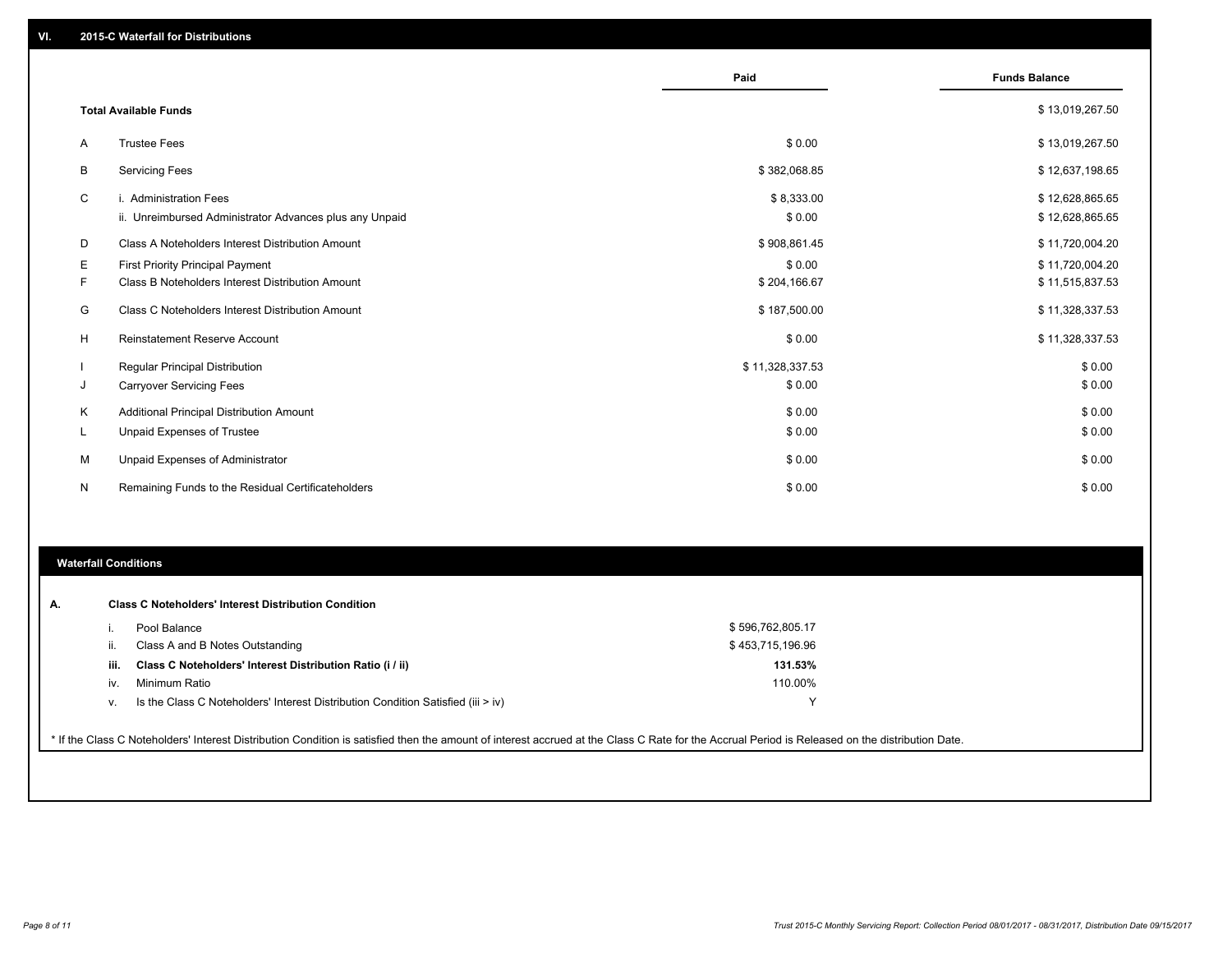| <b>Distribution Amounts</b>                                |                         |                         |                         |
|------------------------------------------------------------|-------------------------|-------------------------|-------------------------|
|                                                            | A1                      | A <sub>2</sub> A        | A <sub>2</sub> B        |
| Cusip/Isin                                                 | 78448RAA4               | 78448RAB2               | 78448RAC0               |
| <b>Beginning Balance</b>                                   | \$1,715,196.96          | \$207,000,000.00        | \$100,000,000.00        |
| Index                                                      | <b>LIBOR</b>            | <b>FIXED</b>            | <b>LIBOR</b>            |
| Spread/Fixed Rate                                          | 0.90%                   | 2.75%                   | 1.40%                   |
| Record Date (Days Prior to Distribution)                   | 1 NEW YORK BUSINESS DAY | 1 NEW YORK BUSINESS DAY | 1 NEW YORK BUSINESS DAY |
| <b>Accrual Period Begin</b>                                | 8/15/2017               | 8/15/2017               | 8/15/2017               |
| <b>Accrual Period End</b>                                  | 9/15/2017               | 9/15/2017               | 9/15/2017               |
| Daycount Fraction                                          | 0.08611111              | 0.08333333              | 0.08611111              |
| Interest Rate*                                             | 2.12667%                | 2.75000%                | 2.62667%                |
| <b>Accrued Interest Factor</b>                             | 0.001831300             | 0.002291667             | 0.002261855             |
| <b>Current Interest Due</b>                                | \$3,141.04              | \$474,375.00            | \$226,185.47            |
| Interest Shortfall from Prior Period Plus Accrued Interest | $\mathsf{\$}$ -         | $\mathsf{\$}$ -         | $\mathsf{\$}$ -         |
| <b>Total Interest Due</b>                                  | \$3,141.04              | \$474,375.00            | \$226,185.47            |
| <b>Interest Paid</b>                                       | \$3,141.04              | \$474,375.00            | \$226,185.47            |
| <b>Interest Shortfall</b>                                  | $\mathsf{\$}$ -         | $\mathsf{\$}$ -         | $$ -$                   |
| <b>Principal Paid</b>                                      | \$1,715,196.96          | \$6,481,824.42          | \$3,131,316.15          |
| <b>Ending Principal Balance</b>                            | $\mathsf{\$}$ -         | \$200,518,175.58        | \$96,868,683.85         |
| Paydown Factor                                             | 0.008619080             | 0.031313161             | 0.031313162             |
| <b>Ending Balance Factor</b>                               | 0.000000000             | 0.968686839             | 0.968686839             |

\* Pay rates for Current Distribution. For the interest rates applicable to the next distribution date, please see https://www.salliemae.com/about/investors/data/SMBabrate.txt.

**VII. 2015-C Distributions**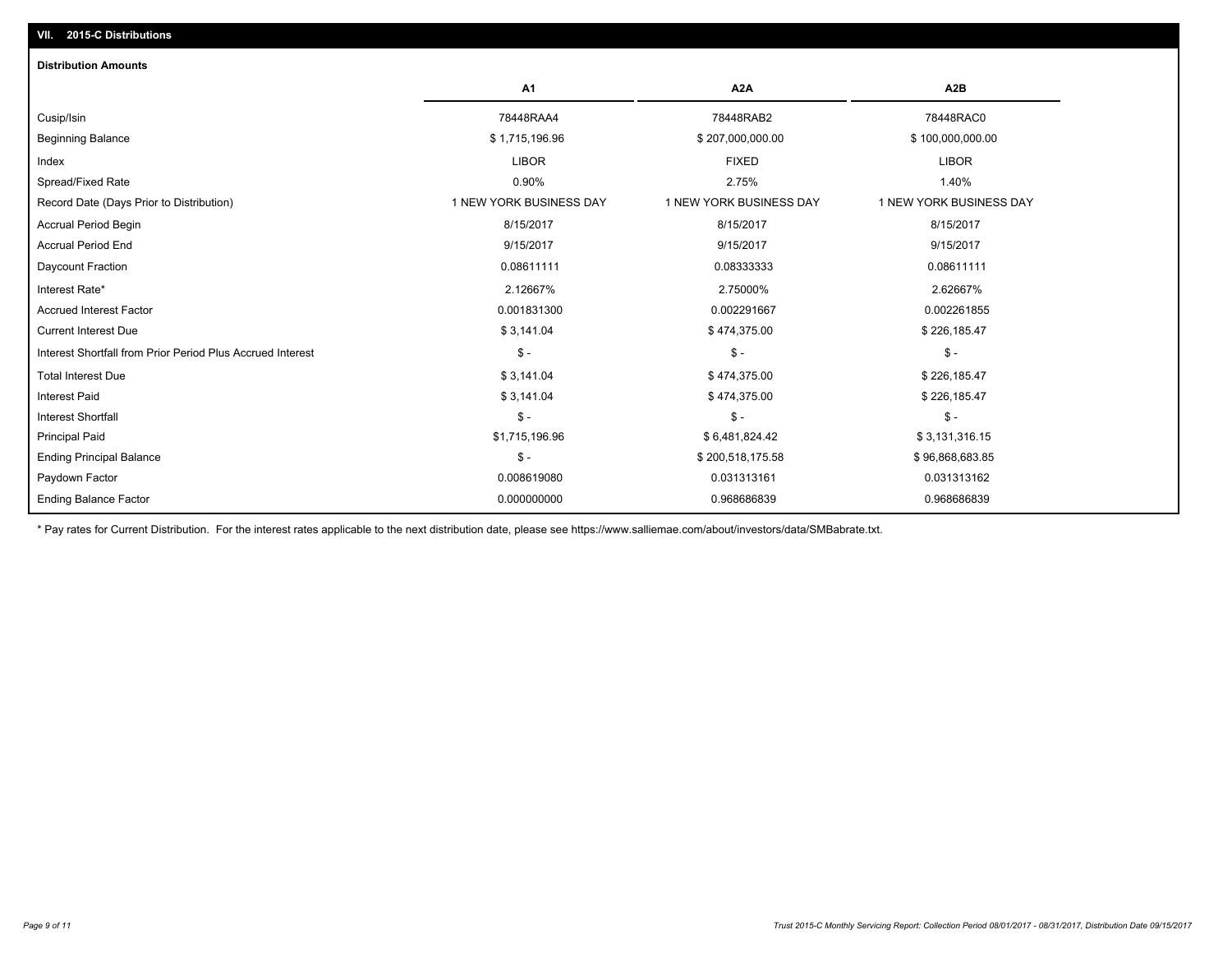| A <sub>3</sub><br>в<br>С<br>78448RAD8<br>78448RAE6<br>78448RAF3<br>\$50,000,000.00<br>\$75,000,000.00<br>\$70,000,000.00<br><b>LIBOR</b><br><b>FIXED</b><br><b>FIXED</b><br>3.50%<br>4.50%<br>1.95%<br>1 NEW YORK BUSINESS DAY<br>1 NEW YORK BUSINESS DAY<br>1 NEW YORK BUSINESS DAY<br>8/15/2017<br>8/15/2017<br>8/15/2017<br>9/15/2017<br>9/15/2017<br>9/15/2017<br>0.08611111<br>0.08333333<br>0.08333333<br>3.17667%<br>3.50000%<br>4.50000%<br>0.002735466<br>0.002916667<br>0.003750000<br>\$205,159.94<br>\$204,166.67<br>\$187,500.00<br>$\mathcal{S}$ -<br>Interest Shortfall from Prior Period Plus Accrued Interest<br>$\mathsf{\$}$ -<br>$$ -$<br><b>Total Interest Due</b><br>\$205,159.94<br>\$187,500.00<br>\$204,166.67<br><b>Interest Paid</b><br>\$205,159.94<br>\$204,166.67<br>\$187,500.00<br>$\mathsf{\$}$ -<br>$\mathsf{\$}$ -<br>$\mathsf{\$}$ - | <b>Distribution Amounts</b>              |  |  |
|--------------------------------------------------------------------------------------------------------------------------------------------------------------------------------------------------------------------------------------------------------------------------------------------------------------------------------------------------------------------------------------------------------------------------------------------------------------------------------------------------------------------------------------------------------------------------------------------------------------------------------------------------------------------------------------------------------------------------------------------------------------------------------------------------------------------------------------------------------------------------|------------------------------------------|--|--|
|                                                                                                                                                                                                                                                                                                                                                                                                                                                                                                                                                                                                                                                                                                                                                                                                                                                                          |                                          |  |  |
|                                                                                                                                                                                                                                                                                                                                                                                                                                                                                                                                                                                                                                                                                                                                                                                                                                                                          | Cusip/Isin                               |  |  |
|                                                                                                                                                                                                                                                                                                                                                                                                                                                                                                                                                                                                                                                                                                                                                                                                                                                                          | <b>Beginning Balance</b>                 |  |  |
|                                                                                                                                                                                                                                                                                                                                                                                                                                                                                                                                                                                                                                                                                                                                                                                                                                                                          | Index                                    |  |  |
|                                                                                                                                                                                                                                                                                                                                                                                                                                                                                                                                                                                                                                                                                                                                                                                                                                                                          | Spread/Fixed Rate                        |  |  |
|                                                                                                                                                                                                                                                                                                                                                                                                                                                                                                                                                                                                                                                                                                                                                                                                                                                                          | Record Date (Days Prior to Distribution) |  |  |
|                                                                                                                                                                                                                                                                                                                                                                                                                                                                                                                                                                                                                                                                                                                                                                                                                                                                          | <b>Accrual Period Begin</b>              |  |  |
|                                                                                                                                                                                                                                                                                                                                                                                                                                                                                                                                                                                                                                                                                                                                                                                                                                                                          | <b>Accrual Period End</b>                |  |  |
|                                                                                                                                                                                                                                                                                                                                                                                                                                                                                                                                                                                                                                                                                                                                                                                                                                                                          | Daycount Fraction                        |  |  |
|                                                                                                                                                                                                                                                                                                                                                                                                                                                                                                                                                                                                                                                                                                                                                                                                                                                                          | Interest Rate*                           |  |  |
|                                                                                                                                                                                                                                                                                                                                                                                                                                                                                                                                                                                                                                                                                                                                                                                                                                                                          | <b>Accrued Interest Factor</b>           |  |  |
|                                                                                                                                                                                                                                                                                                                                                                                                                                                                                                                                                                                                                                                                                                                                                                                                                                                                          | <b>Current Interest Due</b>              |  |  |
|                                                                                                                                                                                                                                                                                                                                                                                                                                                                                                                                                                                                                                                                                                                                                                                                                                                                          |                                          |  |  |
|                                                                                                                                                                                                                                                                                                                                                                                                                                                                                                                                                                                                                                                                                                                                                                                                                                                                          |                                          |  |  |
|                                                                                                                                                                                                                                                                                                                                                                                                                                                                                                                                                                                                                                                                                                                                                                                                                                                                          |                                          |  |  |
|                                                                                                                                                                                                                                                                                                                                                                                                                                                                                                                                                                                                                                                                                                                                                                                                                                                                          | <b>Interest Shortfall</b>                |  |  |
| $\mathsf{\$}$ -<br>$\mathsf{\$}$ -<br>$$ -$                                                                                                                                                                                                                                                                                                                                                                                                                                                                                                                                                                                                                                                                                                                                                                                                                              | <b>Principal Paid</b>                    |  |  |
| \$75,000,000.00<br>\$50,000,000.00<br>\$70,000,000.00                                                                                                                                                                                                                                                                                                                                                                                                                                                                                                                                                                                                                                                                                                                                                                                                                    | <b>Ending Principal Balance</b>          |  |  |
| 0.000000000<br>0.000000000<br>0.000000000                                                                                                                                                                                                                                                                                                                                                                                                                                                                                                                                                                                                                                                                                                                                                                                                                                | Paydown Factor                           |  |  |
| <b>Ending Balance Factor</b><br>1.000000000<br>1.000000000<br>1.000000000                                                                                                                                                                                                                                                                                                                                                                                                                                                                                                                                                                                                                                                                                                                                                                                                |                                          |  |  |

\* Pay rates for Current Distribution. For the interest rates applicable to the next distribution date, please see https://www.salliemae.com/about/investors/data/SMBabrate.txt.

**VII. 2015-C Distributions**